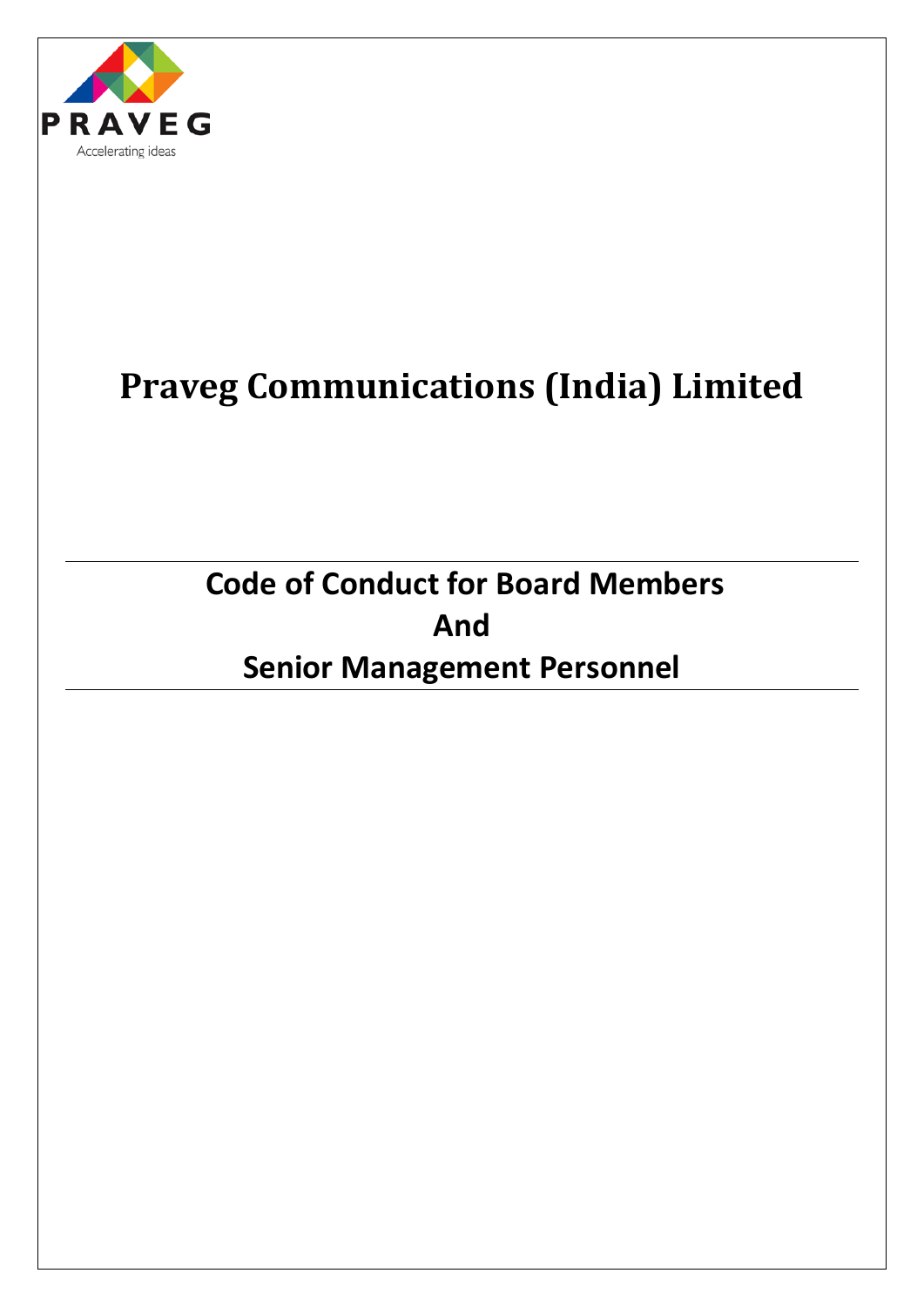

#### **PREAMBLE**

This Policy has been framed as per Regulation 17 (5) (a) of SEBI (Listing Obligations and Disclosure Requirements) Regulation, 2015 (Listing Regulations). It will be applicable to all Board Members and Senior Management Personnel (Directors and Officers-HODs) of Praveg Communications (India) Limited (here in after referred as "the Company").

The Company is committed to comply with all the applicable laws, rules and regulations and with highest standards of business ethics. Each Director and Senior Management Person (herein after "Officers" / "officer") of the company is expected to comply with letter and spirit of this Code. They should act and conduct free from fraud and cheating and ensure to make work environment friendly which encourages the interest of the stakeholders. They should act in good faith, responsibility, with due care and diligence without misrepresenting the material facts. All Officers should read and understand this code of Ethics and Business Conduct.

#### **HONEST AND ETHICAL CONDUCT**

Officers are expected to act in accordance with the highest standards of personal and professional integrity and maintain honest and ethical conduct while working on the Company's premises at offsite locations where the Company's business is being conducted or any other place where the Officers are representing the Company.

#### **CONFLICTS OF INTEREST**

Officers should ensure that their actions do not affect the Company's interest. If any conflict of interest arises, then it should be avoided. If there is any likelihood of conflict of interest, then they should make disclosure of the facts and circumstances to Chairman & Managing Director and prior written approval should be obtained.

#### **CORPORATE OPPORTUNITIES**

Officers are prohibited from competing with the company directly or indirectly and also should avoid using company's property, information or position for personal gains during their association with the company or any time thereafter, for a period of three years, you will not be associated in any manner whatsoever, directly or indirectly, for consideration or otherwise, commercially / professionally or as a hobby, as an employee, partner, director, trustee, associate or in any of the capacity whatsoever with any work or activity similar or allied to the one /s that are being undertaken and are being proposed to be undertaken by the company.

#### **CONFIDENTIALITY**

Officers shall maintain the confidentiality of information of the Company and never disclose the information which is harmful and that might be used by competitors. The Officers should not release confidential information to the third parties without prior clearance from the Chairman unless required by law or by the rules of any stock exchange or regulatory body. On reasonable request, Officers shall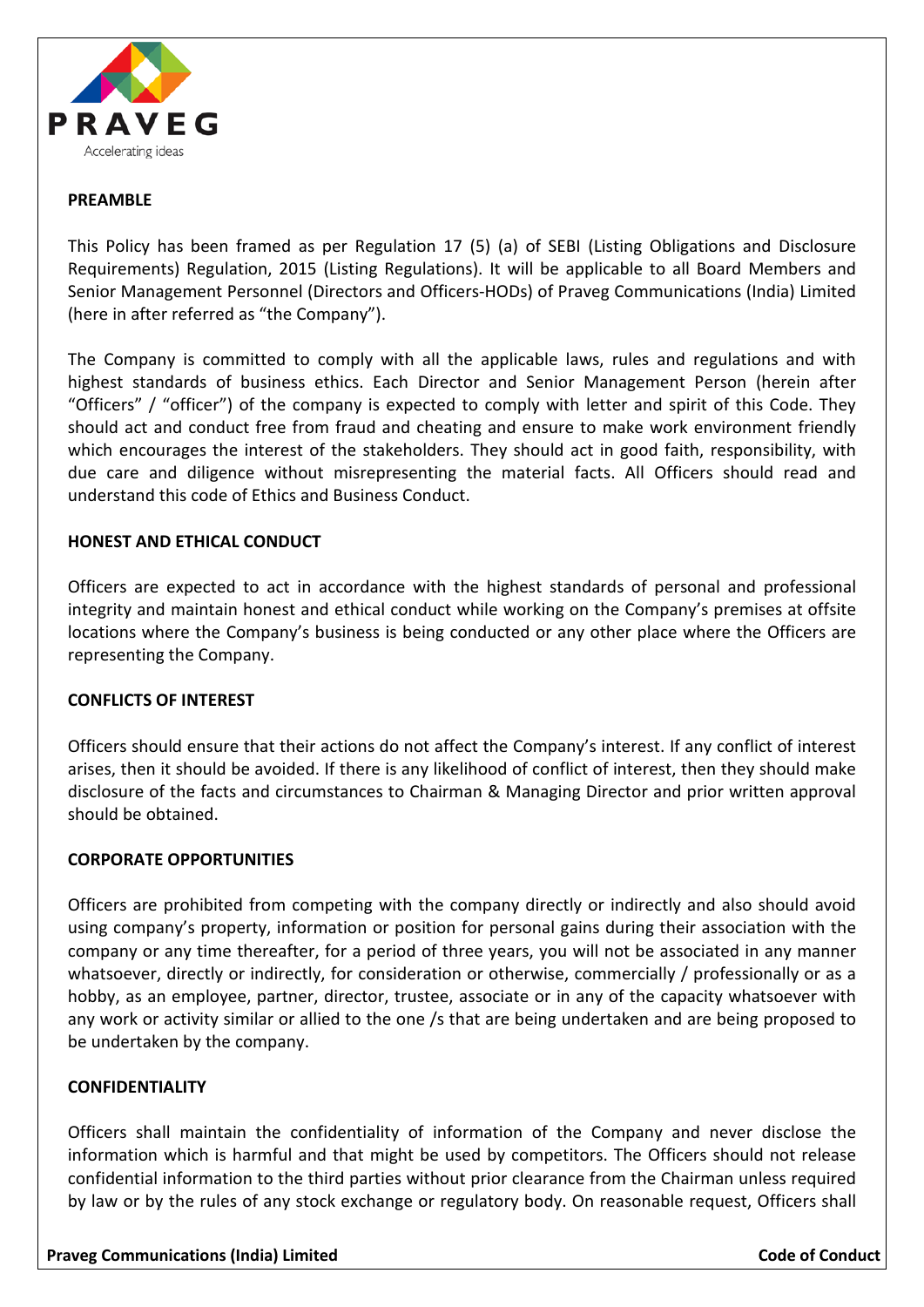

surrender any document and other materials made available to him/her by the Company. The use of confidential information for own advantages or profit is prohibited.

# **FAIR DEALING**

Each Officer should deal fairly with customers, suppliers, competitors. They should not take unfair advantage of anyone through manipulation, concealment, misrepresentation of material facts, or any other unfair dealing-practices.

# **PROTECTION AND PROPER USE OF COMPANY'S ASSETS**

All Officers should protect Company's assets and property and ensure its efficient use. Theft, carelessness and waste of the Company's assets and property have a direct impact on the Company's profitability. The Company's assets should be used only for legitimate business purposes.

All Officers shall have a responsibility to protect the assets of the Company, ensure optimal utilization of assets and to report and record all transactions. Officers should protect the Company's assets from loss, damage, misuse or theft and assets may only be used for business purposes and other purposes specifically approved by management and must never be used for illegal purposes. Officers who have access to proprietary and confidential information must take every precaution to keep it confidential. Every Officer should protect the reputation of the Company, its employees and its products. Officers should never make any false or artificial entries in any records.

# **INTELLECTUAL PROPERTY RIGHTS**

The Company shall enjoy forever the exclusive sole ownership of intellectual property rights and the rights for commercial exploitation of all work that may be undertaken for Company's business whether by individually or jointly with others, independently or in group. It shall be Company's prerogative to decide whether to secure the intellectual property rights and / or exploit it commercially in the form of patents, trademarks, copyrights, design etc. and also with respect to the territory as to when and where the same have to be secured. All Officers have an utmost obligation to themselves to identify and protect the intellectual properties, trade secrets and other confidential information owned by the Company and its clients or associates because it is critical to Company's success. By "Intellectual Property Rights (IPR), we mean generally patented or potentially patentable inventions, trademarks, service marks, trade names, copyrightable subject matter, and trade secrets.

# **COMPLIANCE WITH LAWS, RULES AND REGULATIONS**

The Officers shall comply with all applicable laws, rules, and regulations. Any officer who is unfamiliar or uncertain about the legal rules involving Company business conducted by him/her should consult the Legal Department of the Company before taking any action that may jeopardize the Company or that individual. No Officers subject to this Code shall commit an illegal or unethical act, or instruct others to do so, for any reason.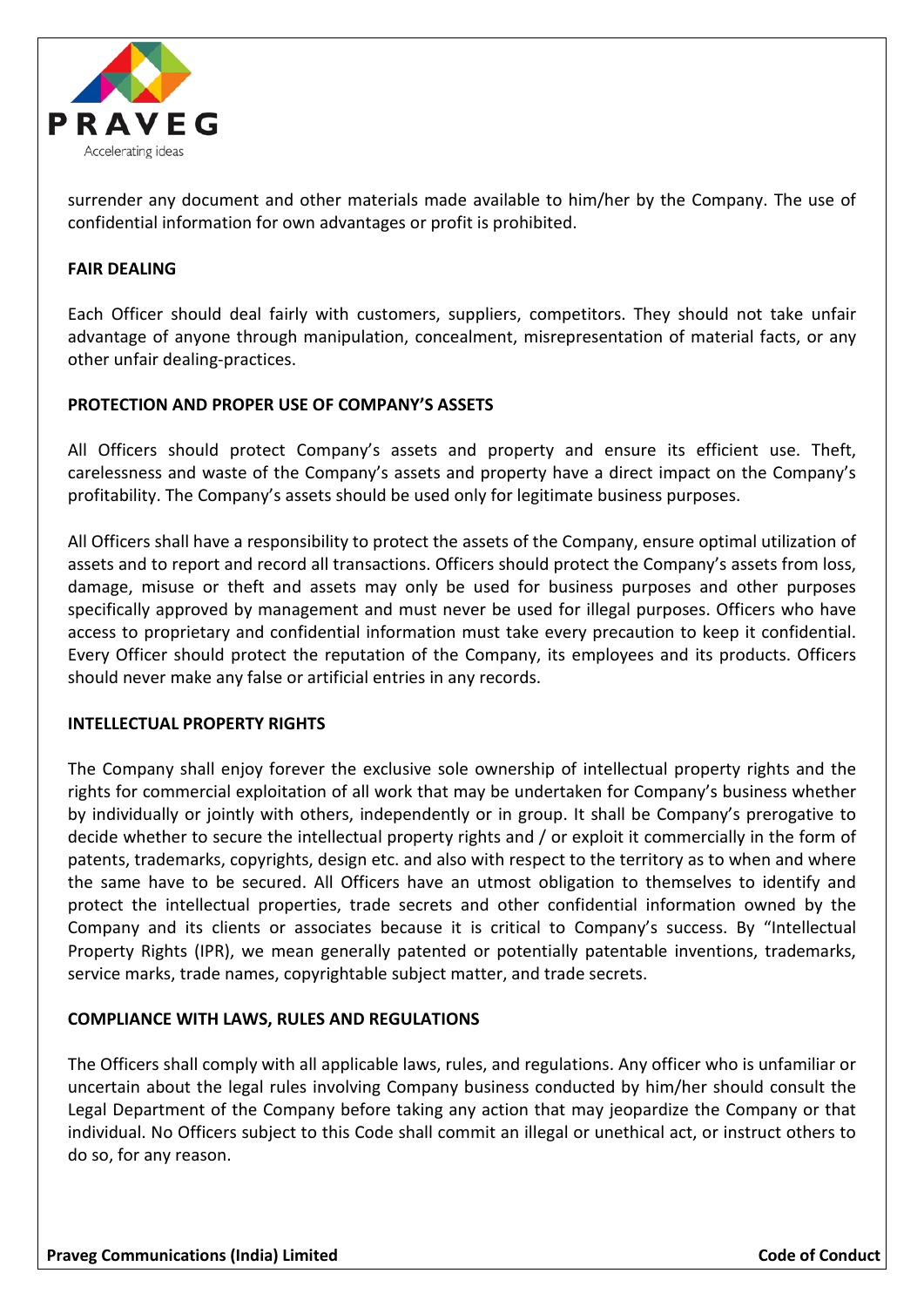

# **ACCOUNTING PRACTICES**

The Company's responsibilities to its stockholders and the investing public require that all transactions be fully and accurately recorded in the Company's books and records in compliance with all applicable laws. All required information shall be accessible to the Company's Auditors and government agencies. False or misleading entries, unrecorded funds or assets, or payments without appropriate supporting documents and approval are strictly prohibited. There shall be no willful omissions of any Company transactions from the books and records. All Officers shall make full, fair, accurate, timely, and understandable disclosure in reports and documents that the Company files with, or submits or makes periodically, to the shareholders, government authorities, and to the public. Any willful material misrepresentation of and/or misinformation of the financial accounts and reports shall be regarded as a violation of the Code.

# **POLICY AGAINST INSIDER TRADING**

Insider trading generally involves the act of subscribing or buying or selling of the Company's securities, when in the possession of any unpublished price sensitive information about the Company. It also involves disclosing any unpublished price sensitive information about the Company to others who could subscribe or buy or sell the Company's securities. Insider Trading invokes severe civil and criminal penalties not only on the Insider but also on the Company in certain circumstances under the Regulations issued in India under the Securities and Exchange Board of India (SEBI) Act, 1992.

"Unpublished Price Sensitive Information" is information which relates directly or indirectly to a Company and which if published is likely to materially affect the price of Securities of a Company. It is important to note that both positive and negative information could be price sensitive.

# **DUTIES OF INDEPENDENT DIRECTORS**

Independent Directors shall abide by duties as per Section 149, 166 and Schedule IV of the Companies Act, 2013 including any subsequent modification/s from time to time, such as

# **A. Guidelines of Professional Conduct**

An independent director shall;

- i. uphold ethical standards of integrity and probity
- ii. act objectively and constructively while exercising his duties;
- iii. exercise his responsibilities in a bona fide manner in the interest of the company.
- iv. devote sufficient time and attention to his professional obligations for informed and balanced decision making;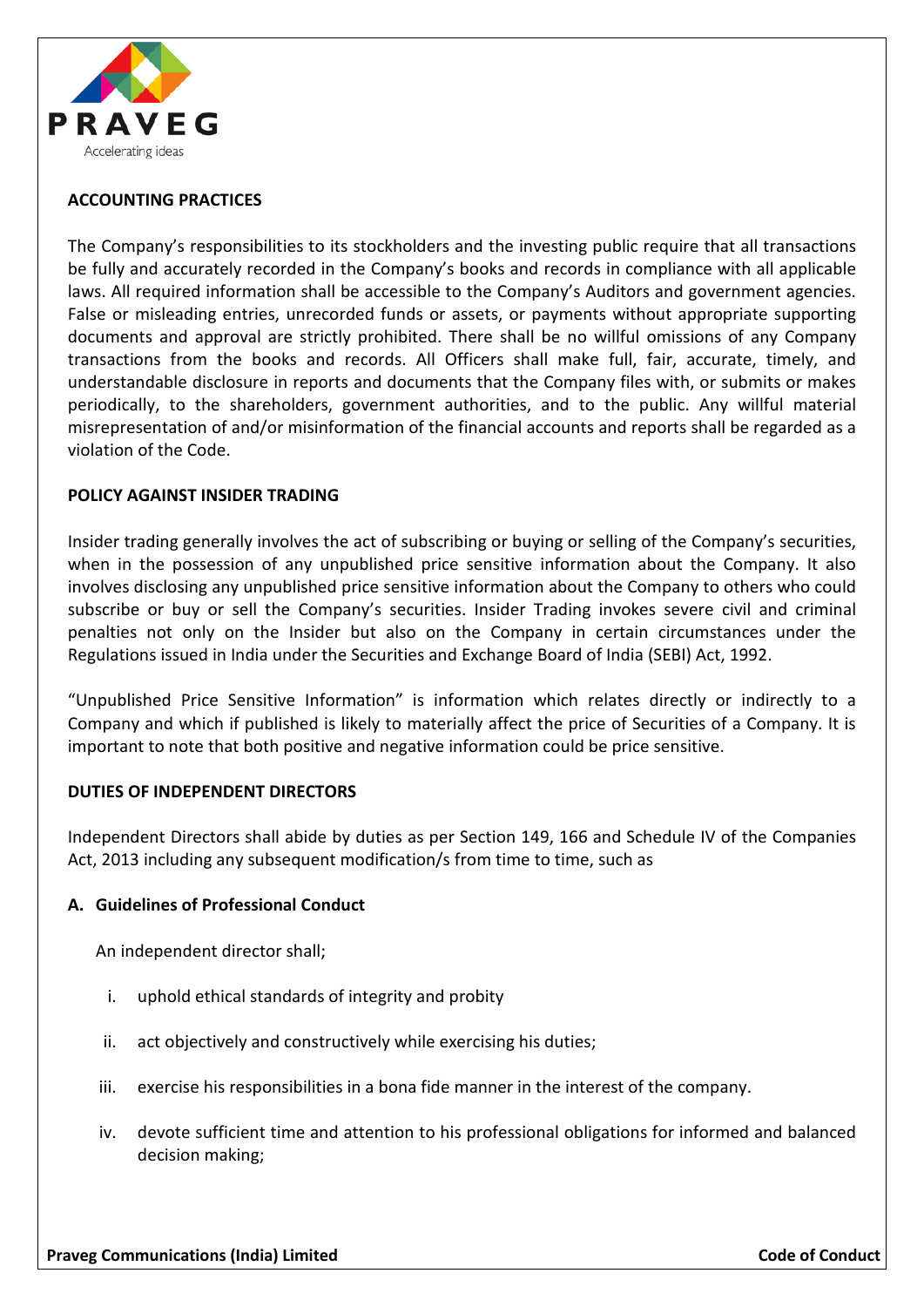

- v. not allow any extraneous considerations that will vitiate his exercise of objective independent judgment in the paramount interest of the company as a whole, while concurring in or dissenting from the collective judgment of the Board in its decision making;
- vi. not abuse his position to the detriment of the company or its shareholders or for the purpose of gaining direct or indirect personal advantage or advantage for any associated person;
- vii. refrain from any action that would lead to loss of his independence;
- viii. where circumstances arise which make an independent director lose his independence, the independent director must immediately inform the Board accordingly;
- ix. assist the company in implementing the best corporate governance practices.

#### **B. Role and functions**

The independent directors shall;

- i. help in bringing an independent judgment to bear on the Board's deliberations especially on issues of strategy, performance, risk management, resources, key appointments and standards of conduct;
- ii. bring an objective view in the evaluation of the performance of board and management;
- iii. scrutinize the performance of management in meeting agreed goals and objectives and monitor the reporting of performance;
- iv. satisfy themselves on the integrity of financial information and that financial controls and the systems of risk management are robust and defensible;
- v. safeguard the interests of all stakeholders, particularly the minority shareholders;
- vi. balance the conflicting interest of the stakeholders;
- vii. determine appropriate levels of remuneration of executive directors, key managerial personnel and senior management and have a prime role in appointing and where necessary recommend removal of executive directors, key managerial personnel and senior management;
- viii. moderate and arbitrate in the interest of the company as a whole, in situations of conflict between management and shareholder's interest.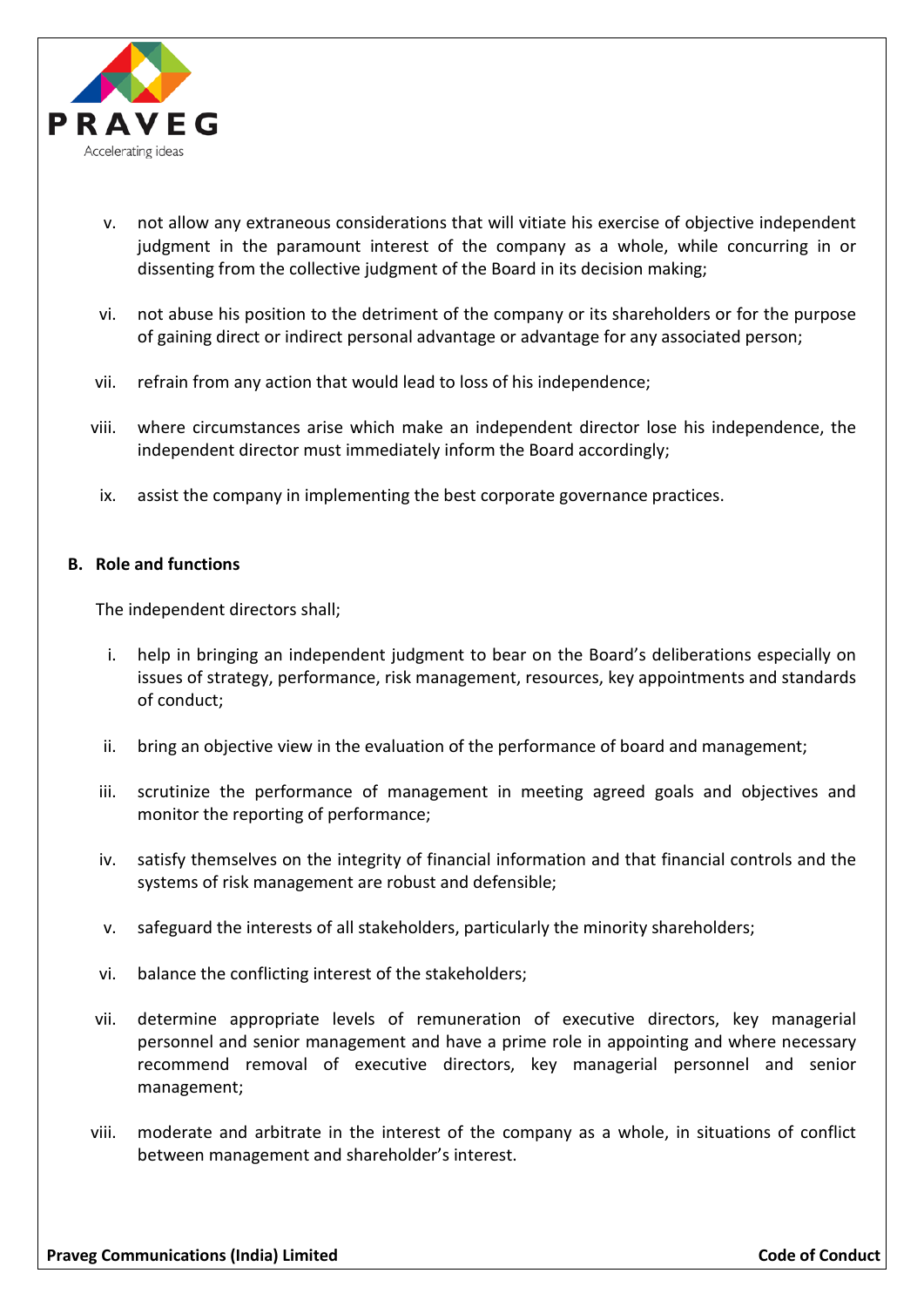

# **C. Duties**

The independent directors shall;

- i. undertake appropriate induction and regularly update and refresh their skills, knowledge and familiarity with the company;
- ii. seek appropriate clarification or amplification of information and, where necessary, take and follow appropriate professional advice and opinion of outside experts at the expense of the company;
- iii. strive to attend all meetings of the Board of Directors and of the Board committees of which he is a member;
- iv. participate constructively and actively in the committees of the Board in which they are chairpersons or members;
- v. strive to attend the general meetings of the company;
- vi. where they have concerns about the running of the company or a proposed action, ensure that these are addressed by the Board and, to the extent that they are not resolved, insist that their concerns are recorded in the minutes of the Board meeting;
- vii. keep themselves well informed about the company and the external environment in which it operates;
- viii. not to unfairly obstruct the functioning of an otherwise proper Board or committee of the Board;
- ix. pay sufficient attention and ensure that adequate deliberations are held before approving related party transactions and assure themselves that the same are in the interest of the company;
- x. ascertain and ensure that the company has an adequate and functional vigil mechanism and to ensure that the interests of a person who uses such mechanism are not prejudicially affected on account of such use;
- xi. report concerns about unethical behavior, actual or suspected fraud or violation of the company's code of conduct or ethics policy;
- xii. acting within his authority, assist in protecting the legitimate interests of the company, shareholders and its employees;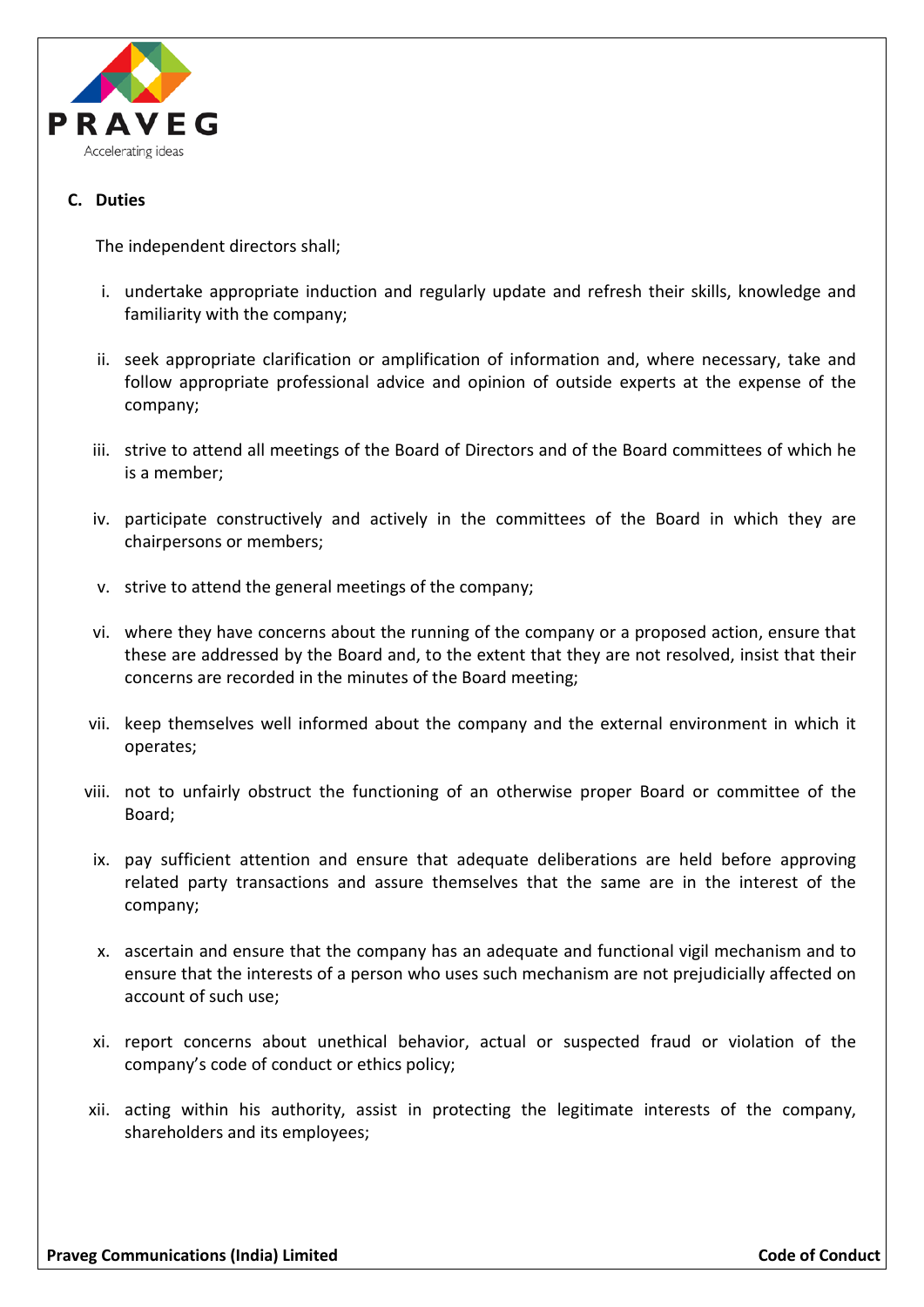

xiii. not disclose confidential information, including commercial secrets, technologies, advertising and sales promotion plans, unpublished price sensitive information, unless such disclosure is expressly approved by the Board or required by law.

# **D. Manner of appointment**

- i. Appointment process of independent directors shall be independent of the company management; while selecting independent directors the Board shall ensure that there is appropriate balance of skills, experience and knowledge in the Board so as to enable the Board to discharge its functions and duties effectively.
- ii. The appointment of independent director(s) of the company shall be approved at the meeting of the shareholders.
- iii. The explanatory statement attached to the notice of the meeting for approving the appointment of independent director shall include a statement that in the opinion of the Board, the independent director proposed to be appointed fulfils the conditions specified in the Act and the rules made there under and that the proposed director is independent of the management.
- iv. The appointment of independent directors shall be formalized through a letter of appointment, which shall set out;
	- a. the term of appointment;
	- b. the expectation of the Board from the appointed director; the Board-level committee(s) in which the director is expected to serve and its tasks;
	- c. the fiduciary duties that come with such an appointment along with accompanying liabilities;
	- d. provision for Directors and Officers (D and O) insurance, if any;
	- e. the Code of Business Ethics that the company expects its directors and employees to follow;
	- f. the list of actions that a director should not do while functioning as such in the company; and
	- g. the remuneration, mentioning periodic fees, reimbursement of expenses for participation in the Boards and other meetings and profit related commission, if any.
- v. The terms and conditions of appointment of independent directors shall be open for inspection at the registered office of the company by any member during normal business hours.
- vi. The terms and conditions of appointment of independent directors shall also be posted on the company's website.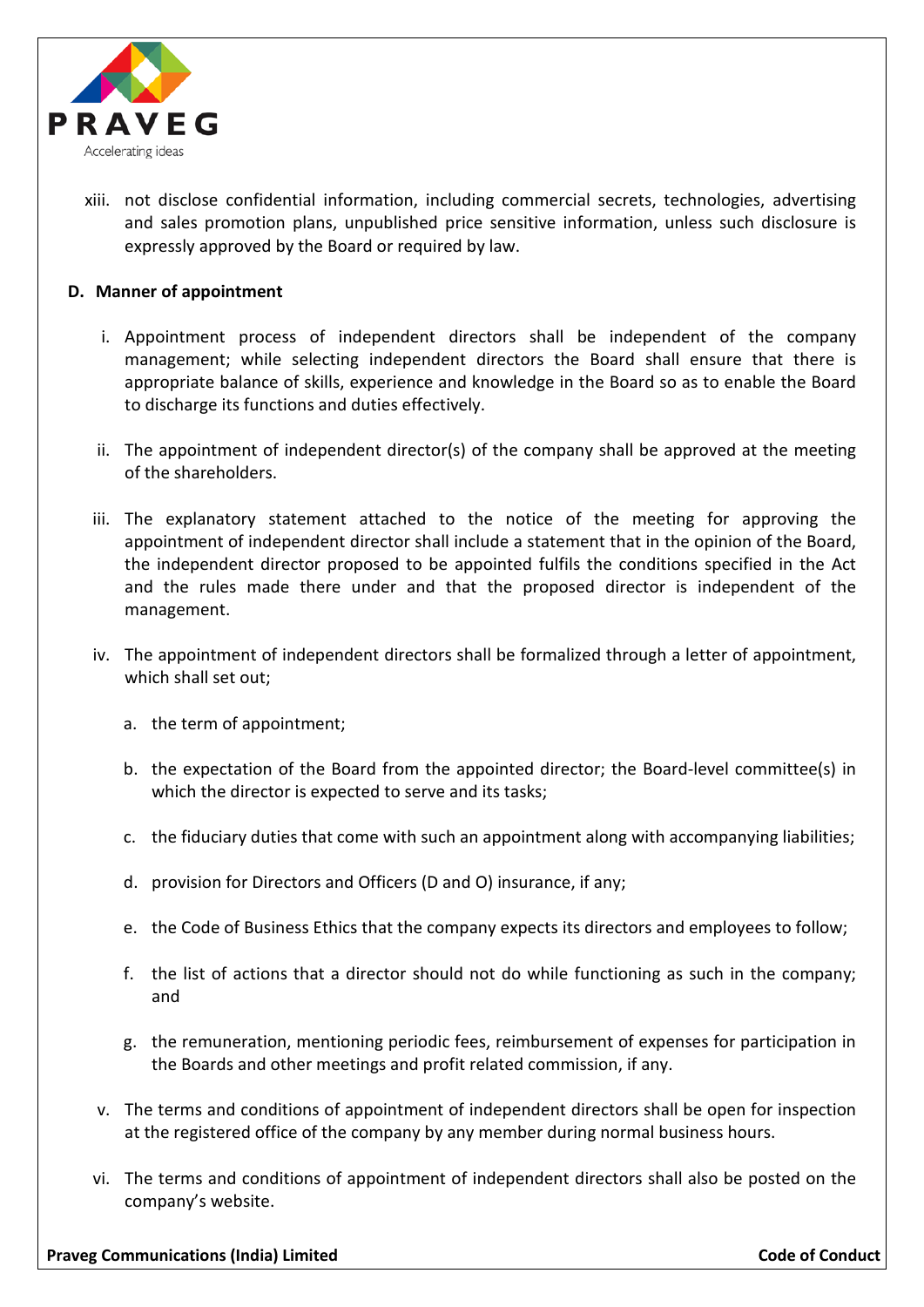

# **E. Re-appointment**

The re-appointment of independent director shall be on the basis of report of performance evaluation.

# **F. Resignation or removal**

- i. The resignation or removal of an independent director shall be in the same manner as is provided in sections 168 and 169 of the Act.
- ii. An independent director who resigns or is removed from the Board of the company shall be replaced by a new independent director within a period of not more than one hundred and eighty days from the date of such resignation or removal, as the case may be.
- iii. Where the company fulfils the requirement of independent directors in its Board even without filling the vacancy created by such resignation or removal, as the case may be, the requirement of replacement by a new independent director shall not apply.

# **G. Separate meetings**

- i. The independent directors of the company shall hold at least one meeting in a year, without the attendance of non-independent directors and members of management;
- ii. All the independent directors of the company shall strive to be present at such meeting;
- iii. The meeting shall;
	- a. review the performance of non-independent directors and the Board as a whole;
	- b. review the performance of the Chairperson of the company, taking into account the views of executive directors and non-executive directors;
	- c. assess the quality, quantity and timeliness of flow of information between the company management and the Board that is necessary for the Board to effectively and reasonably perform their duties.

# **H. Evaluation mechanism**

The performance evaluation of independent directors shall be done by the entire Board of Directors, excluding the director being evaluated.

On the basis of the report of performance evaluation, it shall be determined whether to extend or continue the term of appointment of the independent director.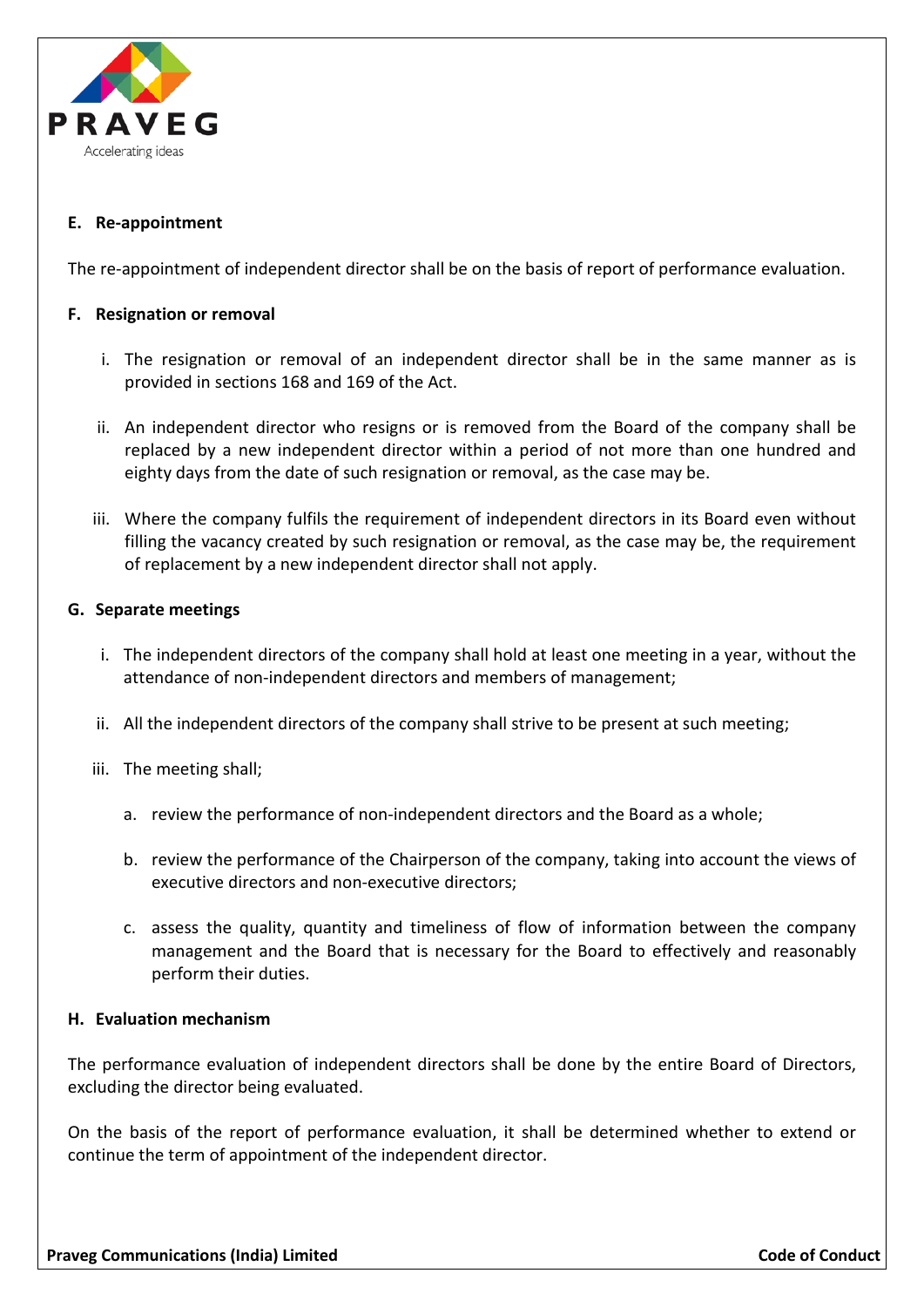

# **GIFTS AND DONATIONS**

A Company and its Officers shall neither receive nor offer or make, directly or indirectly, any illegal payments, remuneration, gifts, donations or comparable benefits that are intended to, or perceived to obtain business or uncompetitive favours for the conduct of its business. However, a Company and its Officers may accept and offer nominal gifts which are customarily given and are of commemorative nature for special events.

# **COMPLIANCE WITH CODE OF ETHICS AND BUSINESS CONDUCT**

If any Officer who knows of or suspects of a violation of applicable laws, rules or regulations or this Code of conduct, he/she must immediately report the same to the Managing Directors of the Company. Such person should as far as possible provide the details of suspected violations with all known particulars relating to the issue. The Company recognizes that resolving such problems or concerns will advance the overall interests of the Company that will help to safeguard the Company's assets, financial integrity and reputation.

Managing Director of the Company shall determine appropriate action in response to violations of this Code of Ethics.

# **WAIVER AND AMENDMENTS TO THE CODE**

This Code is subject to the modifications and no amendment / waiver of any provision of the Code is possible unless approved in writing by the Board of Directors of the Company.

#### **ANNUAL COMPLIANCE REPORTING**

This "Code" applicable to Board Members and Senior Managerial Personnel of the Company sets forth guidelines for their conduct who shall affirm compliance with the aforesaid "Code" on annual basis in *Annexure - A* and will annually sign a confirmation that they have read and complied with this "Code" and a declaration to this effect shall be given in the Annual Report of the Company to be signed by the Managing Director of the Company. The Board shall determine appropriate actions to be taken in the event of violations of the "Code".

\*\*\*\*\*\*\*\*\*\*\*\*\*